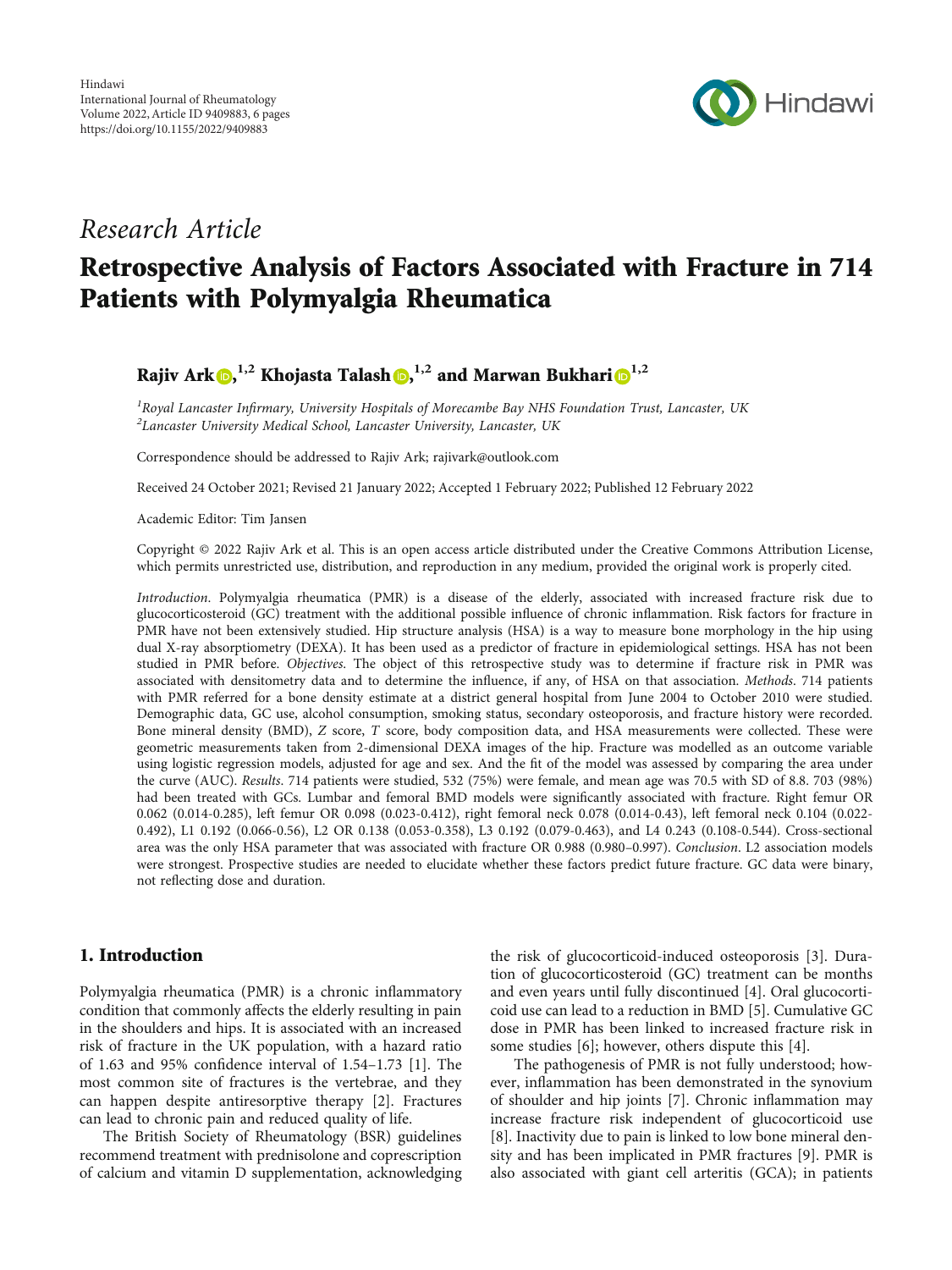diagnosed with GCA and PMR, the risk of fracture is increased further [[1\]](#page-4-0).

The risk factors for fracture in PMR have not been extensively studied. A study of a South Korean cohort found that trabecular bone score predicted fracture; however, lumbar spine BMD did not [\[10\]](#page-4-0). Erythrocyte sedimentation rate (ESR) and visual analogue scale (VAS) score have also been used to predict fracture [[8](#page-4-0)]. DEXA scans provide data about bone mineral density from which *T* scores and *Z* scores can be derived. *T* score values at the femoral neck have been validated in predicting the risk of fracture with other factors from the patient's medical and social history as part of the FRAX tool [[11](#page-4-0)].

Hip structural analysis (HSA) is a technique that uses measurements from DEXA images to assess the hip bone structure. Geometric parameters taken from these images have been used to predict fractures in osteoporosis [[12](#page-4-0)]; however, its use has not been validated in patients with PMR.

HSA has been shown to predict fracture independently of bone mineral density in postmenopausal women [\[13,](#page-5-0) [14\]](#page-5-0). HSA parameters are unfavourable in children with certain metabolic conditions such as girls with type 1 diabetes mellitus and boys with anorexia nervosa leading to increased fracture risk [\[15](#page-5-0), [16\]](#page-5-0).

This study was aimed at identifying factors that were associated with fractures in patients with PMR, including HSA, which has not been studied before to our knowledge.

#### 2. Methods

This was a retrospective cohort study of patients with PMR who underwent routine DEXA scans.

Data were collected from patients referred for DEXA scans at the University Hospitals of Morecambe Bay NHS Foundation Trust in Lancaster, UK. Data were collected from scans between June 2004 and October 2010. All patients must have had a clinical diagnosis of PMR by the referrer at the time of the scan to be included. The study was approved by the North West Regional Ethics Committee.

The outcome variable studied was whether the patient had sustained a fragility fracture at any site before the scan date. Other variables studied included demographic data such as age at the time of scan and sex of the patient. Alcohol consumption and smoking history were also recorded.

Height and weight were measured and used to calculate body mass index (BMI). It was recorded if the patient had previous treatment with GCs and further if the patient was still on current treatment with GCs. Treatment with calcium and vitamin D supplementation for GC induced osteoporosis prophylaxis was recorded. It was recorded if the patient had a concurrent diagnosis of rheumatoid arthritis before the scan date. The presence of a diagnosis of secondary osteoporosis before the scan date was also recorded. This was defined as the presence of a disorder strongly associated with osteoporosis as outlined in the FRAX tool [\[11\]](#page-4-0).

These data were collected by the professional performing the scan and stored in a database using Microsoft Access

(Microsoft Corporation, 2017). DEXA machine and parameters were calibrated before imaging. Fat mass, bone mass, and average tissue thickness were calculated from DEXA images.

Bone mineral density was calculated from DEXA images of the left and the right femur and femoral necks. They were also calculated for lumbar spine vertebrae L1, L2, L3, and L4. *T* score was calculated from the bone mineral density at each level. *Z* score was calculated for each level using the bone mineral density and age at the date of scan and sex.

Hip structural analysis measurements were taken from DEXA scan images. The hip axis length (HAL) was the distance along the femoral neck axis from the base of the trochanter to the pelvic brim. The cross-sectional area (CSA) of the femoral neck was calculated. Cross-sectional moment of inertia (CSMI), which represented the bending rigidity of the femoral neck, was also calculated. The femoral shaft angle (alpha) and the neck/shaft angle (theta) were measured. *Y* was the distance from the centre of mass of the femoral neck to the superior neck margin. Strength index (SI) was an indicator of proximal femur strength. D1 was the distance from the centre of the femoral head to the centre of the femoral neck. D2 was the distance from the centre of the femoral head to the intertrochanteric line. D3 was the mean femoral neck diameter. These measurements are illustrated in Figure [1.](#page-2-0)

Statistics were carried out using "R: a Language and Environment for Statistical Computing" (2019. Vienna, Austria). Demographic characteristics were compared using Fisher's exact test for categorical variables and Student's *T* -tests for continuous variables. The fracture was modelled as an outcome variable in multivariate binomial logistic regression models, adjusting for age and sex. Odds ratios (OR) with 95% confidence intervals were calculated. The area under the receiver operating characteristic curve (AUC) for significant association models was calculated to estimate the goodness of fit.

In a previous population-based study, the prevalence of fragility fracture was estimated to be present in 13.9% of PMR patients [[1](#page-4-0)]. The sample size needed was estimated to be 666 given a power of 0.95 and alpha error probability of 0.05 to detect an increase in fracture risk of 5%.

#### 3. Results

714 patients with PMR who underwent a DEXA scan between June 2004 and October 2010 were studied. Of the 714 patients in this study, 156 (21.8%) had sustained a fracture.

3.1. Descriptive Data. Descriptive data of patients with PMR with and without fracture are shown in Table [1](#page-2-0). 532 patients were female (74.5%). Of the patients with a fracture, 139 (89.1%) were female, whereas 393 (70.4%) of the patients without a fracture were female. 713 patients were White Caucasian, and 1 was of Asian ethnicity. The mean age of patients in this cohort was 70.5 years, 72.5 in patients with fractures and 70.0 in patients without fractures. 35 (6.3%) of nonfracture patients consumed alcohol, whereas 4 (2.6%) of patients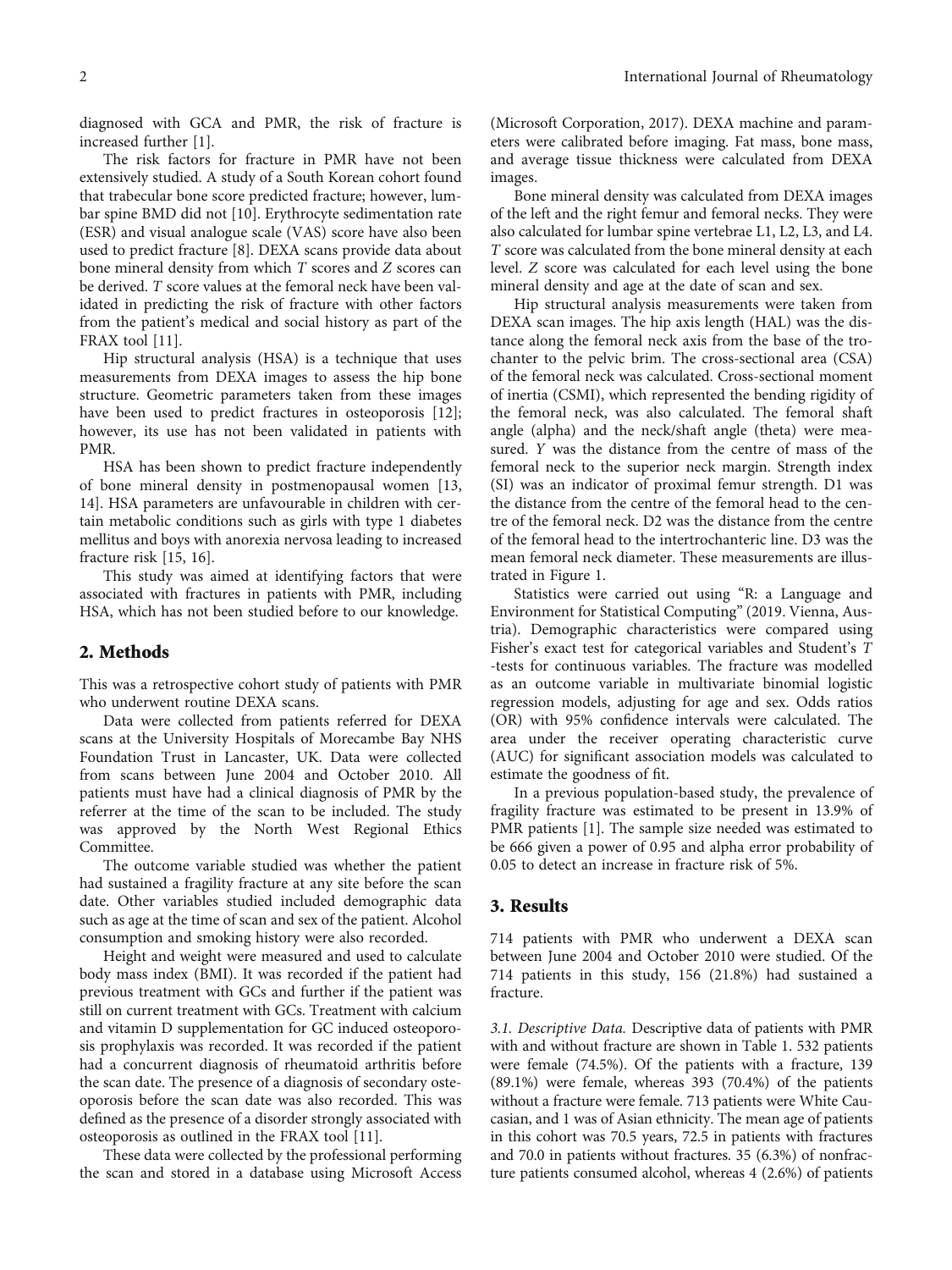<span id="page-2-0"></span>

FIGURE 1: Diagram showing different geometric parameters measured from 2-dimensional DEXA images in hip structural analysis.

Table 1: Descriptive data of patients with polymyalgia rheumatica with and without fracture.

|                        | No fracture | Fracture     | p value   |
|------------------------|-------------|--------------|-----------|
| Total                  | 558         | 156          |           |
| Male, $n$ $(\%)$       | 165 (29.6%) | 17 (10.9%)   | $< 0.01*$ |
| Age, mean (std. dev)   | 72.5(8.9)   | 70.0 (8.7)   | $< 0.01*$ |
| R A                    | 19 (3.4%)   | $3(1.9\%)$   | 0.44      |
| <b>BMI</b>             | 28.2(5.2)   | 28.3(5.3)    | 0.95      |
| Alcohol                | 35 (6.3%)   | $4(2.6\%)$   | 0.08      |
| Smoker                 | 198 (35.5%) | 57 (36.5%)   | 0.85      |
| Previous steroid use   | 549 (98.4%) | 154 (98.7%)  | 1         |
| Secondary osteoporosis | 45 (8.1%)   | $22(14.1\%)$ | $0.03*$   |
| Current steroid use    | 476 (85.3%) | 123 (78.8%)  | $0.04*$   |

∗ indicates that the parameter is a significantly associated, *p* < 0*:*05. Secondary osteoporosis is defined as the presence of a disorder strongly associated with osteoporosis as outlined in the FRAX tool.

with a fracture did. 198 (35.5%) of nonfracture patients smoked, whereas 57 (36.5%) of fracture patients smoked.

549 (98.4%) of nonfracture patients had been treated with GCs and 154 (98.7%) of fracture patients. 476 patients (85.3%) were on current GC treatment in nonfracture patients compared to 123 (78.8%) in fracture patients; this was significantly fewer ( $p = 0.03$ ). 275 (49.3%) of nonfracture patients were on GC-induced osteoporosis prophylaxis compared to 90 (57.7%) in fracture patients ( $p = 0.07$ ). 45 (8.1%) nonfracture patients had developed secondary osteoporosis, whereas 22 (14.1%) fracture patients had; this was significantly higher in patients with a history of fracture  $(p = 0.04)$ .

3.2. Binomial Logistic Regression Models. Odds ratios of fracture and 95% confidence intervals for BMD, *T* score and *Z* score at each level, and AUCs of models are shown in Table [2](#page-3-0). Fractures were more common in females, with OR of 3.43 and 95% confidence interval (2.01-5.86). Fractures were also more likely with increasing age, with OR of 1.03  $(1.01-1.05)$ .

Bone mineral density, *T* score, and *Z* score were associated with fracture using measurements from the left and the right femur, femoral necks, and L1, L2, L3, and L4. AUC was highest in L2 models.

History of smoking was not associated with fracture, with OR of 1.21 (0.82-1.77), and neither was alcohol consumption with 0.64 (0.22-1.90) or family history of fracture with 1.45 (0.71-2.95).

Previous GC use was not associated with fracture of 1.20 (0.25-5.89) or current GC use of 0.70 (0.43-1.14). Secondary osteoporosis was associated with fracture in univariate analysis of 1.87 (1.09-3.23); however, when adjusted for age and sex, it was nonsignificant at 1.38 (0.79-2.41).

BMI was not associated with fracture: OR of 1.002 (0.968-1.037), and neither was the average tissue thickness OR of 1.019 (0.954-1.088). Fat mass was not a significant associated with fracture OR of 1.000 (0.998 - 1.002) and neither was the lean mass: 1.000 (0.998-1.002).

3.3. Hip Structural Analysis. Odds ratios of fracture for different HSA parameters are shown in Table [3](#page-3-0). CSA was associated with fracture risk; OR was 0.988 with a 95% confidence interval of 0.980-0.997. The AUC for the CSA regression model was 0.6739. HAL was not associated with fracture, with an OR of 1.008 (0.982-1.035), and neither was CSMI, with an OR of 1.000 (0.999-1.000). D1 was not associated with fracture, with an OR of 1.029 (0.972- 1.089), and neither was D2, with an OR of 1.010 (0.981- 1.040), nor D3, with an OR of 1.033 (0.962-1.109). Alpha was not associated with fracture, with an OR of 0.983 (0.940-1.029), and neither was theta, with an OR of 1.007 (0.975-1.039). SI was not associated with fracture in regression models, with an OR of 0.683 (0.406-1.150), and neither was *Y*, with an OR of 1.087 (0.966-1.223).

#### 4. Discussion

The main significant finding is that BMD at the lumbar spine was associated with fracture in PMR patients. To our knowledge, this has not been demonstrated before. In a smaller South Korean cohort, lumbar bone mineral density was observed not to predict fracture in PMR patients [[10](#page-4-0)]. L2 models had the highest AUCs for association with fracture. Although hip pain is a more characteristic symptom of PMR, and inflammation has been observed in the synovium of proximal joints, lumbar BMD was also affected. However, vertebral fractures are the most common site of fracture in PMR [\[2](#page-4-0)]; therefore, BMD models in this area should still be considered.

HSA measurements in PMR have not previously been associated with fracture. HSA parameters have been linked to increased fracture risk in postmenopausal women, boys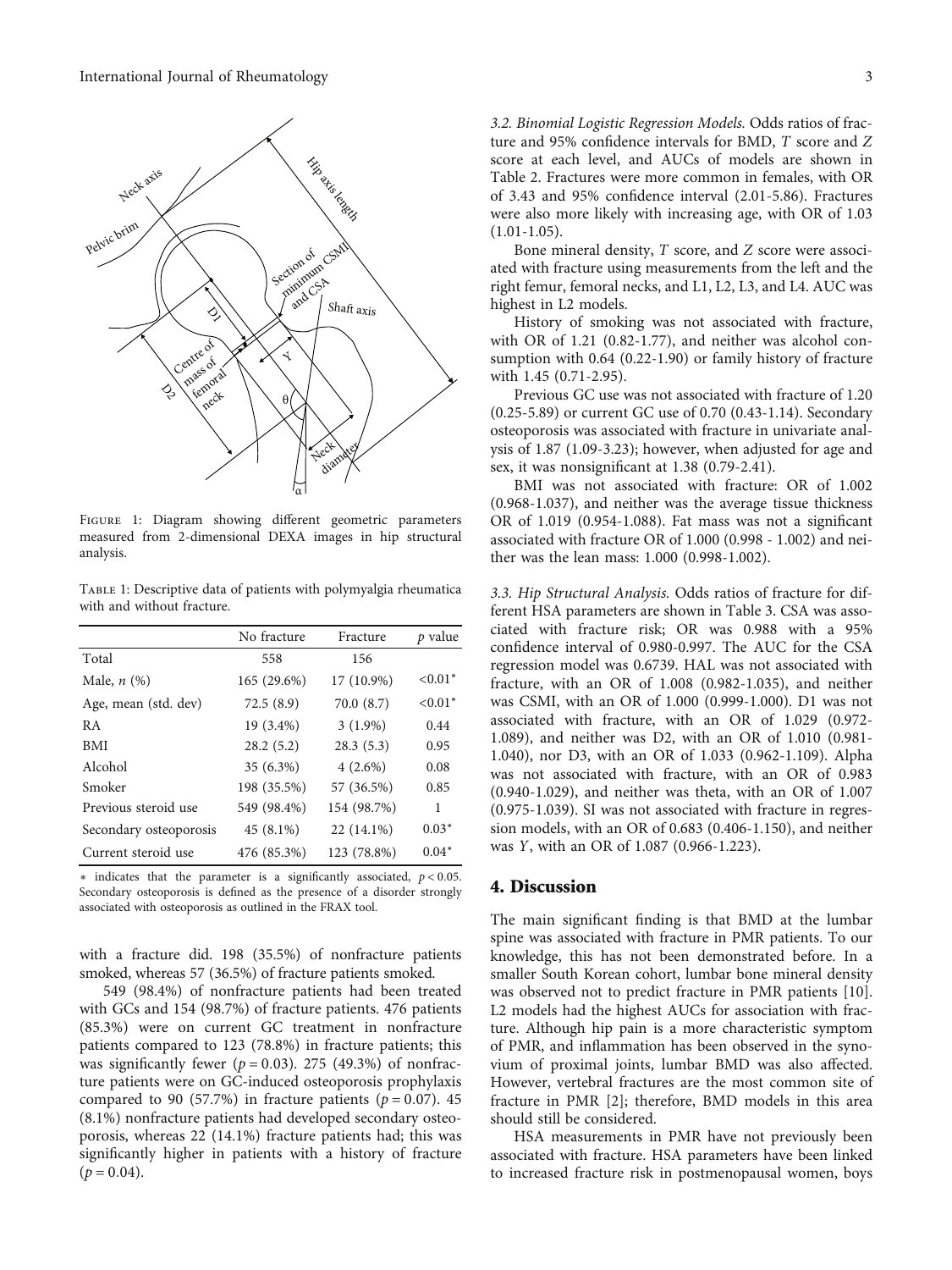|                    | <b>BMD</b>               | <b>AUC</b> | T score                  | <b>AUC</b> | Z score                  | <b>AUC</b> |
|--------------------|--------------------------|------------|--------------------------|------------|--------------------------|------------|
| Left femur         | 0.098(0.023, 0.412)      | 0.682      | $0.728$ $(0.607, 0.873)$ | 0.694      | 0.677(0.552, 0.831)      | 0.694      |
| Right femur        | $0.062$ $(0.014, 0.285)$ | 0.692      | 0.713(0.593, 0.858)      | 0.692      | $0.662$ $(0.538, 0.815)$ | 0.693      |
| Left femoral neck  | 0.104(0.022, 0.492)      | 0.673      | 0.738(0.6, 0.908)        | 0.683      | 0.703(0.56, 0.881)       | 0.685      |
| Right femoral neck | 0.078(0.014, 0.43)       | 0.684      | 0.734(0.597, 0.902)      | 0.684      | 0.694(0.553, 0.871)      | 0.684      |
| L1                 | 0.192(0.066, 0.56)       | 0.679      | $0.82$ $(0.716, 0.94)$   | 0.692      | 0.798(0.688, 0.924)      | 0.691      |
| L2                 | 0.138(0.053, 0.358)      | 0.698      | 0.787(0.697, 0.888)      | 0.710      | 0.763(0.669, 0.871)      | 0.711      |
| L <sub>3</sub>     | 0.192(0.079, 0.463)      | 0.688      | 0.823(0.735, 0.921)      | 0.696      | 0.805(0.713, 0.908)      | 0.696      |
| L4                 | 0.243(0.108, 0.544)      | 0.684      | 0.852(0.768, 0.945)      | 0.691      | 0.837(0.749, 0.934)      | 0.691      |

<span id="page-3-0"></span>Table 2: Odds ratios of fracture and 95% confidence intervals for BMD, *<sup>T</sup>* score, and *<sup>Z</sup>* score at each level and AUCs of models. Binomial logistic regression models were adjusted for age and sex.

Table 3: Odds ratios of fracture for different HSA parameters.

| HSA parameter  | Odds ratio (95% confidence interval) |
|----------------|--------------------------------------|
| HAL            | $1.008(0.982 - 1.035)$               |
| <b>CSMI</b>    | $1.000(0.999 - 1.000)$               |
| CSA            | $0.988$ $(0.980 - 0.997)^*$          |
| D1             | $1.029(0.972 - 1.089)$               |
| D2             | $1.010(0.981 - 1.040)$               |
| D <sub>3</sub> | $1.033(0.962 - 1.109)$               |
| Y              | $1.087(0.966 - 1.223)$               |
| Alpha          | $0.983(0.940-1.029)$                 |
| Θ              | $1.007(0.975 - 1.039)$               |
| SI             | $0.683(0.406 - 1.150)$               |

∗ indicates parameter is significantly associated, *p* < 0*:*05. HAL: hip axis length; CSMI: cross-sectional moment of inertia; CSA: cross-sectional area; D1: distance from the centre of the femoral head to the centre of the femoral neck; D2: distance from the centre of the femoral head to the intertrochanteric line; D3: mean femoral neck diameter; *Y*: distance from the centre of mass of the femoral neck to the superior neck margin; Alpha: femoral shaft angle; *Θ*: neck shaft angle; SI: strength index (composite measure).

with anorexia nervosa and girls with T1DM. CSA was significantly associated with fracture risk; this geometric measurement has been linked to the strength of the bone and the likelihood of fracture [\[12\]](#page-4-0). Although this is statistically significant, the effect size is small with an OR of 0.988 and may not be clinically helpful. Nevertheless, as it is a geometric measurement independent of BMD, it could help improve the accuracy of predictor models. Other HSA measurements were not associated with fracture. These are indicators of the structural strength of the hip specifically, and most fractures in PMR patients occur in the vertebrae.

BMD was associated with fracture in the femurs and to a lesser extent the femoral necks too.

*T* score models had slightly higher AUCs, and *Z* score models had even higher AUCs. Perhaps a reason for the reduced effect size in ORs of *T* and *Z* scores over BMD is that these are calculated by comparing against large databases. BMD values used for the regression models were only compared against the PMR patients in this cohort [[17](#page-5-0)].

Previous treatment with GCs was not linked to increased fracture risk. A higher proportion of PMR patients without fracture were noted to be on current GC treatment; however, when adjusted for age and sex, there was no association between current GC treatment and fracture. Nevertheless, this might imply that stopping GC treatment is more prevalent in fracture patients or, conversely, that nonfracture patients may be overtreated and could be tapered more quickly. In the general population, GC use can lead to secondary osteoporosis and, in turn, increase the risk of fracture [[5](#page-4-0)]. Timing of fracture and GC therapy was not recorded; therefore, it is not possible to tell how many patients had a fracture or had osteoporosis before starting GC therapy. There was no significant difference in the proportion of patients on GC-induced prophylaxis in the two groups; however, the timing of initiation of prophylaxis was not known. It was not recorded if patients were treated with bisphosphonates to protect against this, which may have reduced the effect of this in our cohort. While some studies imply GCs have a role in the pathogenesis of corticosteroid-induced osteoporosis, others do not [[4, 6](#page-4-0)]. One study even noted that fractures were prevalent before GC treatment was started [[9](#page-4-0)].

GC data were also collected as binary data. Although it differentiated whether a patient was on current treatment or had been on previous treatment, it did not reflect dose or duration. GC use in PMR can vary depending on how long symptoms persist. Cumulative GC dose has been used to predict fracture risk.

In univariate analysis, diagnosis of secondary osteoporosis was associated with increased fracture risk; however, when adjusted for age and sex, it was not significant. These data did not allow adjustment for maximum dose or duration of GC treatment which is a major weakness of the study.

These data suggest that fractures were more likely to occur in females. This can also be observed in the general population as females over 50 are more than twice as likely to fracture than males [\[18\]](#page-5-0). This is likely to be due to menopause-related oestrogen deficiency [\[19\]](#page-5-0). The OR of fracture in females compared to males was higher than expected at 3.43. This may be due to increased inflammatory changes in females with PMR compared to males. Females with PMR require more GCs than males and have a less marked decrease in ESR compared to males [[20\]](#page-5-0). There was an increased risk of fracture with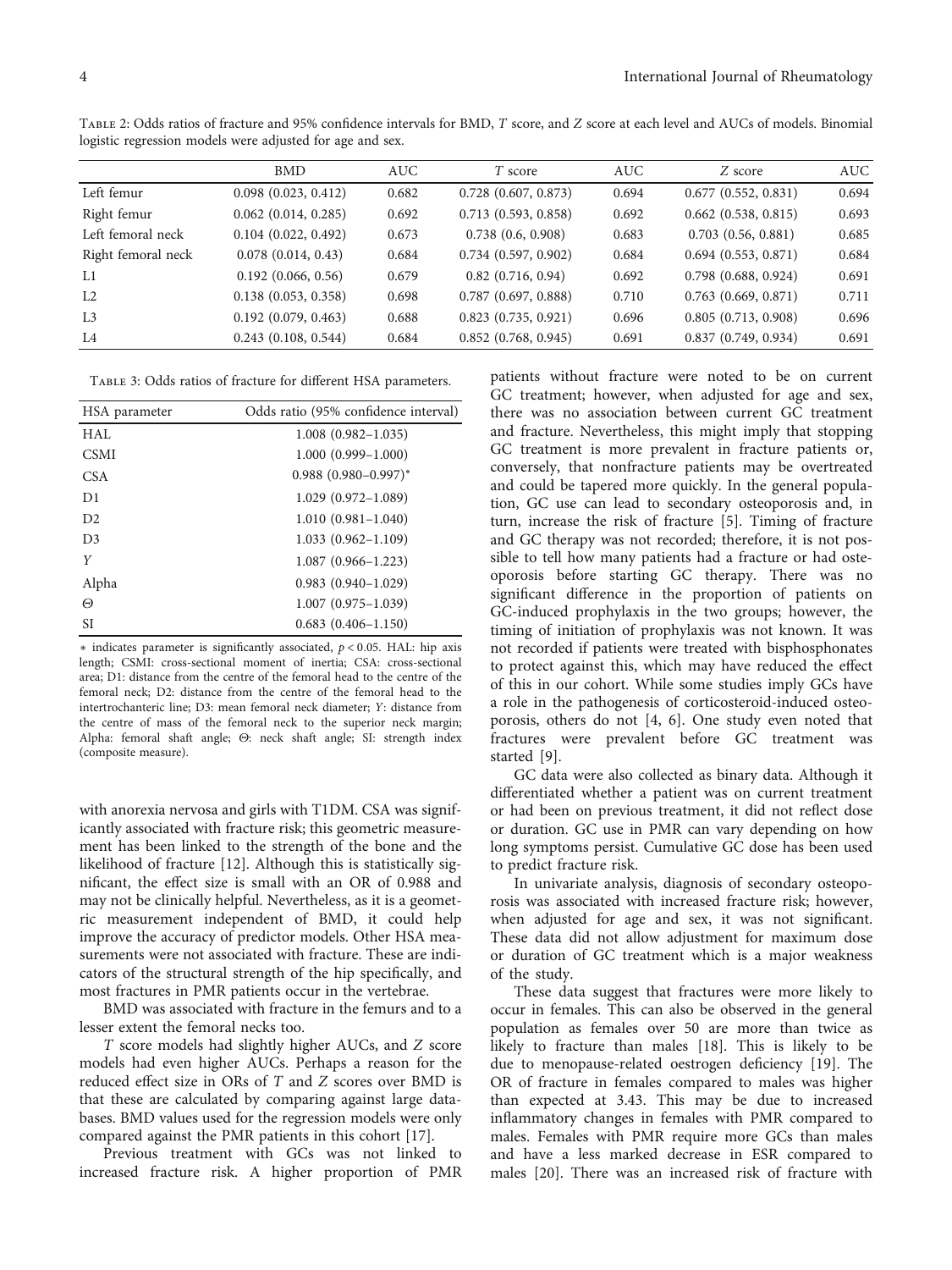<span id="page-4-0"></span>increasing age; this is also observed in the general population [\[21](#page-5-0)].

Alcohol consumption was not associated with fracture in this cohort; however, in the general population, it is linked to an increased risk of fracture [[22](#page-5-0)]. A potential reason for this is that alcohol consumption was collected as binary data. At small amounts of alcohol consumption, there is no effect on fracture risk [\[22](#page-5-0)].

Smoking was also not associated with increased fracture risk. Current smoking has been associated with increased fracture risk compared to a history of smoking; however, our study did not differentiate between the two [\[23\]](#page-5-0). The risk ratio is larger in males [\[23\]](#page-5-0); with a mainly female cohort, this study may have been underpowered to detect a difference.

BMI was not associated with fracture in our cohort of PMR patients. BMI has been observed to have a nonlinear risk of fracture, particularly for hip fracture [\[24\]](#page-5-0). Fat mass and lean mass was not associated with fracture. Skeletal lean mass has been associated with increased BMD [\[25\]](#page-5-0); however, BMD itself proved to have a better association.

Average tissue thickness was not associated with fracture. Increased soft tissue thickness has been hypothesized to reduce fracture risk by attenuating forces to the femur during a fall [[26](#page-5-0)]. This does not appear to be the main mechanism or site of fracture in the PMR cohort.

This study was limited in design as it was retrospective and only showed association to previous fractures. This study represents a selection of PMR patients because only patients with a suspicion of osteoporosis are referred for a DEXA scan. A population-based study estimated the prevalence of PMR to be 0.85% [[27](#page-5-0)]; extrapolating this figure for the catchment area population of 370,000, we would estimate the number of PMR patients to be around 3,145.

Other potential confounders not adjusted for were level of activity and GCA diagnosis.

ESR and VAS are scales that could also predict fracture alongside information from DEXA scans.

We relied on GP diagnosis of PMR and to supply accurate additional information which feeds into the FRAX tool. ACR/EULAR classification criteria for PMR were published in 2012, which may have reclassified patients from whom information was collected before this date. Data were collected from one district general hospital in the UK, with a population of mainly one ethnic group; this is characteristic of the local population in the age group. These results may not be generalizable across other parts of the country and ethnicities.

In conclusion, lumbar BMD is significantly associated with fracture in patients with PMR, which has not previously been demonstrated. DEXA measurements of the spine should be considered as well as hip measurements when assessing PMR patients for fracture risk. HSA, which has not been studied in association with fracture in PMR patients, was not associated with fracture, apart from CSA, although OR indicated a modest effect size. Further prospective work is needed to characterize how useful lumbar BMD is at predicting a fracture in the future.

#### Data Availability

The data used to support the findings of this study are restricted by the North West Regional Ethics Committee in order to protect patient privacy. Data are available from Dr. Marwan Bukhari, Royal Lancaster Infirmary, for researchers who meet the criteria for access to confidential data.

## Conflicts of Interest

The authors declare no conflicts of interest.

#### References

- [1] Z. Paskins, R. Whittle, A. A. Sultan et al., "Risk of fracture among patients with polymyalgia rheumatica and giant cell arteritis: a population-based study," BioMed Central, vol. 16, no. 1, pp. 1–9, 2018.
- [2] C. Chatzigeorgiou and S. L. Mackie, "Comorbidity in polymyalgia rheumatica," Reumatismo, vol. 70, no. 1, pp. 35–43, 2018.
- [3] B. Dasgupta, F. A. Borg, N. Hassan et al., BSR and BHPR Guidelines for the Management of Polymyalgia Rheumatica, vol. 49, no. 1, 2010Oxford University Press, 2010.
- [4] I. Shbeeb, D. Challah, S. Raheel, C. S. Crowson, and E. L. Matteson, "Comparable rates of glucocorticoid-associated adverse events in patients with polymyalgia rheumatica and comorbidities in the general population," Library, vol. 70, no. 4, pp. 643– 647, 2018.
- [5] T. P. Van Staa, H. Leufkens, and C. Cooper, "The epidemiology of corticosteroid-induced osteoporosis: a meta-analysis," Osteoporosis international, vol. 13, no. 10, pp. 777–787, 2002.
- [6] M. Mazzantini, C. Torre, M. Miccoli et al., "Adverse events during longterm low-dose glucocorticoid treatment of polymyalgia rheumatica: a retrospective study," The Journal of Rheumatology, vol. 39, no. 3, pp. 552–557, 2012.
- [7] G. Guggino, A. Ferrante, F. Macaluso, G. Triolo, and F. Ciccia, "Pathogenesis of polymyalgia rheumatica," Reumatismo, vol. 70, no. 1, pp. 10–17, 2018.
- [8] L. Calvo, G. Pistone, S. Arnone et al., "Polymyalgia rheumatica and vertebral fractures: a 1-year pilot controlled study," Rheumatology international, vol. 30, no. 9, pp. 1245–1247, 2010.
- [9] M. Rossini, O. Viapiana, M. Vitiello et al., "Prevalence and incidence of osteoporotic fractures in patients on long-term glucocorticoid treatment for rheumatic diseases: the Glucocorticoid Induced OsTeoporosis TOol (GIOTTO) study," Reumatismo, vol. 69, no. 1, pp. 30–39, 2017.
- [10] H.-A. Kim, H. Y. Lee, J.-Y. Jung, C.-H. Suh, Y.-S. Chung, and Y. J. Choi, "Trabecular bone score is a useful parameter for the prediction of vertebral fractures in patients with polymyalgia rheumatica," Journal of Clinical Densitometry, vol. 23, no. 3, pp. 373–380, 2020.
- [11] J. A. Kanis, E. V. McCloskey, H. Johansson, A. Oden, O. Ström, and F. Borgström, "Development and use of FRAX® in osteoporosis," Osteoporosis international, vol. 21, no. S2, pp. 407– 413, 2010.
- [12] S. Kaptoge, T. J. Beck, J. Reeve et al., "Prediction of incident hip fracture risk by femur geometry variables measured by hip structural analysis in the study of osteoporotic fractures," Library, vol. 23, no. 12, pp. 1892–1904, 2008.